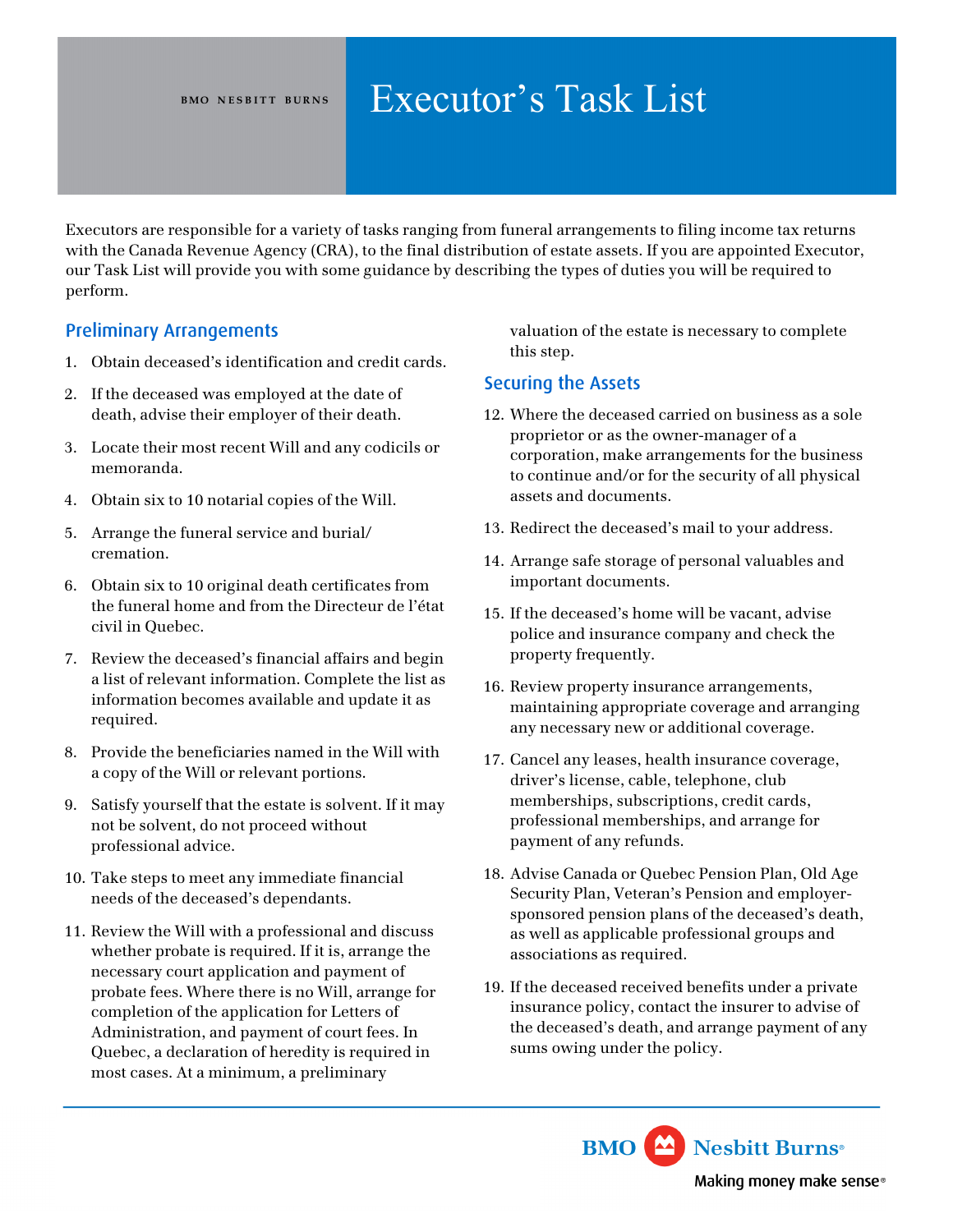- 20. If the deceased was receiving spousal support or support for a child from a spouse or former spouse, advise the spouse or the spouse's solicitor, of the death.
- 21. If the deceased was the sole or a Co-Executor of an estate whose administration is not complete, or the sole or a Co-Trustee of a trust, advise the Co-Executors or Co-Trustees of the deceased's death and obtain professional advice as to whether you have any responsibilities.

#### Assembly, Inventory and Valuation of the Estate

- 22. Open a bank account for the estate.
- 23. Obtain a valuation as of the date of death of all assets.
- 24. Determine the adjusted cost base for tax purposes of each capital property.
- 25. Close all of the deceased's bank accounts, including business accounts, if the deceased was a sole proprietor of a business, and transfer all balances into the estate bank account. Ascertain for each account the balance at the date of death and the interest accrued to the date of death.
- 26. Contact employer(s) to arrange for payment to you, for deposit to the estate bank account, of amounts payable to the estate as wages or under employee pension plan(s) of which the deceased was a member.
- 27. Apply for CPP/QPP death benefit. Assist with the application for CPP/QPP survivors' benefits for eligible dependants, if any.
- 28. Clear and close the deceased's safety deposit box.
- 29. If the deceased was in a business partnership, obtain a copy of the partnership agreement to ascertain the estate's entitlements and liabilities.
- 30. If the deceased owned shares in a private company, obtain a copy of any shareholders' agreement to ascertain the estate's rights and responsibilities.
- 31. Contact life insurance companies to arrange for payment to you, for deposit in the estate bank account, of life insurance proceeds payable to the estate.
- 32. Where the deceased owned a policy of insurance on the life of another person, contact the insurer to ascertain if there is an accrued cash-in value and whether the policy is transferable by you as Executor.
- 33. Have transferred to your name as Executor (or Trustee, if applicable) title to all real estate personally owned by the deceased, and advise all holders of mortgages or other encumbrances of your name and address.
- 34. If the deceased held a mortgage on another person's property, obtain a copy of the mortgage document, consider your options for realizing this investment, and advise the mortgagor to make all future mortgage payments to you.
- 35. Consider whether any RRSPs/RRIFs of the deceased are to be rolled over to a spouse or other eligible dependants.
- 36. Contact all financial institutions and investment advisors to have transferred into your name as Executor (or Trustee, if applicable) all GICs, investment accounts, bonds, stocks, and other investments and notify all disbursing agents of your name and address for receipt of distributions.
- 37. If the deceased was a party to any legal proceedings outstanding at the date of death, or if the cause of death gives rise to any legal claim or liability, retain and instruct counsel with respect to the proceedings.
- 38. Collect any debts or payments on debts owing to the deceased, in accordance with the terms of such debts, including promissory notes, the accounts receivable of a sole proprietorship and, if appropriate, partnership and, for the corporation's account, the accounts receivable of a corporation of which the deceased was the owner/manager.

**BMO** Nesbitt Burns<sup>®</sup> Making money make sense®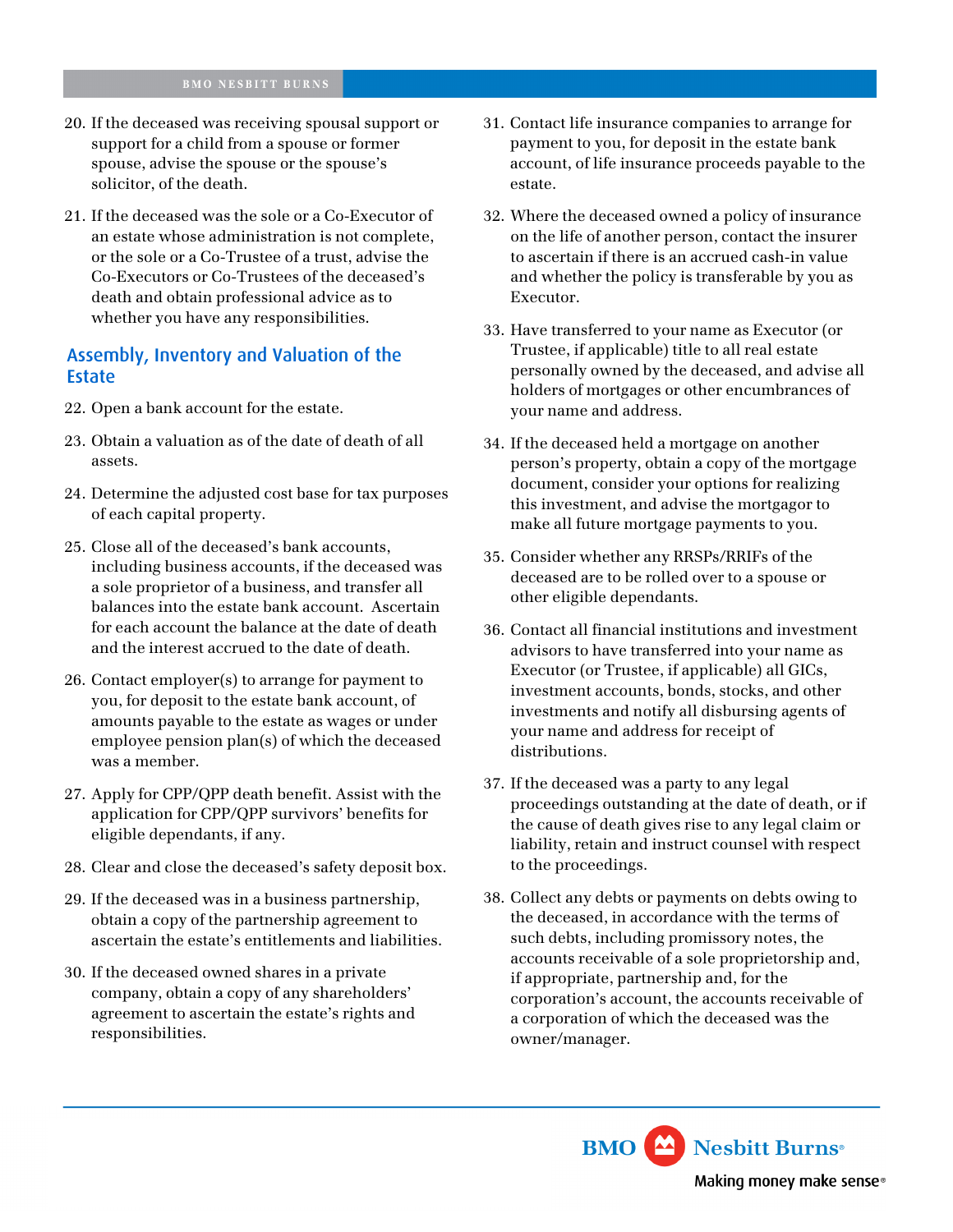- 39. If the deceased was a capital beneficiary of an estate or trust not yet distributed, or an income beneficiary of an estate or trust, contact the Executor(s) and/or Trustee(s) to advise them of the deceased's death and to obtain a copy of the Will or trust document. Ascertain any outstanding entitlements.
- 40. Consider which assets should be sold/liquidated and which retained, and act accordingly.

#### Paying Debts, Legacies and Tax Compliance

- 41. If it appears the debts and liabilities in the estate will exceed the assets in the estate, obtain professional advice to ensure you divide available assets appropriately among the various creditors of the estate, or to file for bankruptcy.
- 42. Advertise for creditors, in accordance with the applicable law. Include an advertisement for any appropriate business or trade names.
- 43. Pay balances on all credit cards, lines of credit, utility accounts, and debt owing to other creditors, including judgment creditors.
- 44. Where the deceased was a sole proprietor of a business, ensure that all trade or commercial debts are paid. Where the deceased was in partnership, ensure the deceased's liabilities have been fulfilled. Where the deceased was an owner of a corporation, check to see if any personal guarantees for debts of the business were given by the deceased, and obtain releases on the guarantees if possible.
- 45. Determine the deceased's income for the year until the date of death, including capital gains/losses, both realized and deemed.
- 46. Determine the tax obligations in Canada and elsewhere, if assets were held by the deceased outside of Canada.
- 47. Ensure the deceased's obligations under any marriage contracts, cohabitation agreements, loan agreements, promissory notes, paternity agreements, separation agreements or court orders are paid or provided for. Obtain appropriate releases.
- 48. Ensure that the time for dependants to make claims for support from the estate and/or for the spouse of the deceased to make a claim for a division of matrimonial property has expired or that such claims have been resolved by court order or settlement, and paid, before final distribution.
- 49. Pay all legacies. Transfer specific bequests to beneficiaries. Pay amounts to which minor beneficiaries and incompetent adult beneficiaries are entitled to their proper representatives, if any. Obtain a receipt from each beneficiary. Consider making an interim distribution to residuary beneficiaries depending on the value of the estate and the status of claims.
- 50. Prepare and file all necessary income tax returns to the date of death, and for any prior years, making sure to consider the applicability of special returns (e.g. rights and things return), any elections available to the estate, and any rollovers available, obtaining professional advice and assistance as needed.
- 51. In Quebec, proceed with the closure of the inventory in the register of personal and movable real rights by registration of a notice and publish it in a newspaper circulated in the locality where the deceased resided at date of death.
- 52. Prepare and file estate income tax returns for the period subsequent to the date of death.
- 53. Request clearance certificates from all relevant tax authorities.

#### Final Distribution of the Estate

Once the above duties and responsibilities have been satisfied, and all necessary tax clearance certificates and beneficiary releases have been received:

54. Prepare and distribute to the beneficiaries your final report, accounts and claim for compensation. Once you receive approval in writing from all beneficiaries, including the appropriate representative of any minor, unborn and incompetent adult beneficiaries, you may take the

> **BMO** Nesbitt Burns<sup>®</sup> Making money make sense®